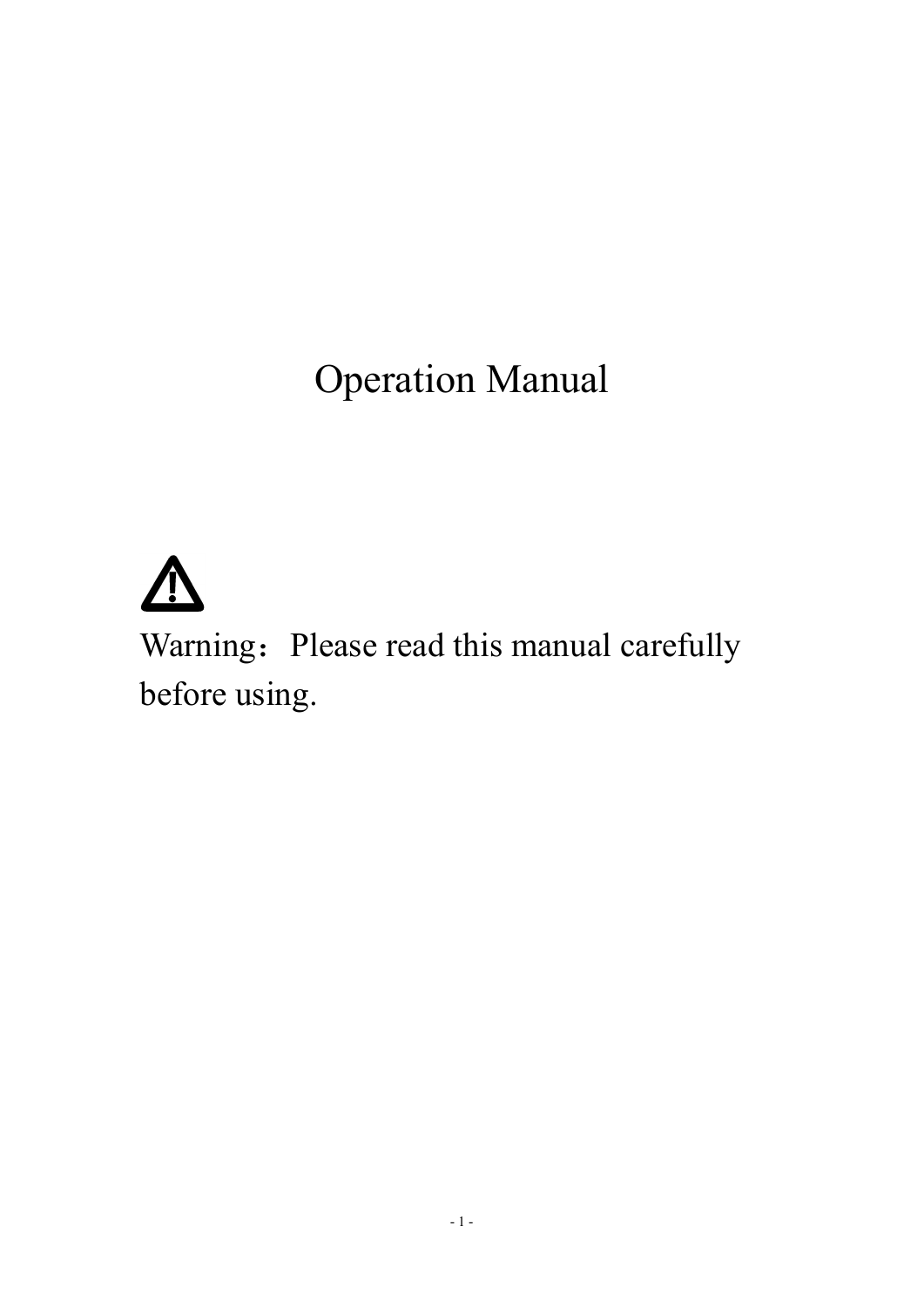### 1. Description

The product is the cooling facility special designed for hotel, restaurant, supermarket, cake house to show cake, soft drink, food etc...

It has handsome appearance quality material, vacuum movable door, transparent glass and inner light. Cooling system adopted famous brand of whole close cooling compressor and all kinds of spare parts.

Therefore, the product has the strongpoint of handsome appearance, rational design, quick cooling, electric saving, low noise, no frost and suitable temperature.

#### 2.Safety attention

- (1) You must use single-phase three poles power socket, its grounding E must be grounded reliably.
- (2) Forbid stocking volatile, erosive, radioactive, flammable, explosive, poisonous and polluted dangerous food.
- (3) Please don't put power wire on aisle to prevent heaving pressure and edge tool from creepage accident.
- (4) Don't wash the showcase by water to prevent from short circuit and creepage accident.
- (5) Please cut off power socket when repairing or replacing light.

### 3.Operation attention

(1) Please put the showcase lightly when moving and gradient isn't more than 45°.

(2) Please put it in ventilated and dry place and be away from heat source and dust

to prevent from affecting cooling effect.

(3) If the socket don't have grounding device, please make the hull ground to prevent from creepage accident.

(4) The power capacity shouldn't be less than 200V, please check circuitry and capacity before operation. If the power isn't coherent with power requirement, please add manostat whose capacity is more than 1000W before reusing.

- (5) The thermostat has been adjusted to best place before out of factory. You shouldn't adjust it.
- (6) The time between turn off and turn on again can't be less than 3 minutes.
- (7) Please don't put too much or overhot food.
- 
- (8) Please assure the inner and surface of showcase is clean.(9) It has water plate, you should get rid of the water in the plate periodically.

4. Maintenance

(1) If found special situation, please don't dismantle parts and should invite professional technician.

(2) The time between turn off and turn on again should be more than 3 minutes.

(3) Please get rid of dust and oil pollution periodically to improve cooling effect.

(4) If you stop operating the showcase for a long time, you should cut off power, make it clean and put it in dry and ventilated place. Please check the electrical wire strictly by technician before operation again.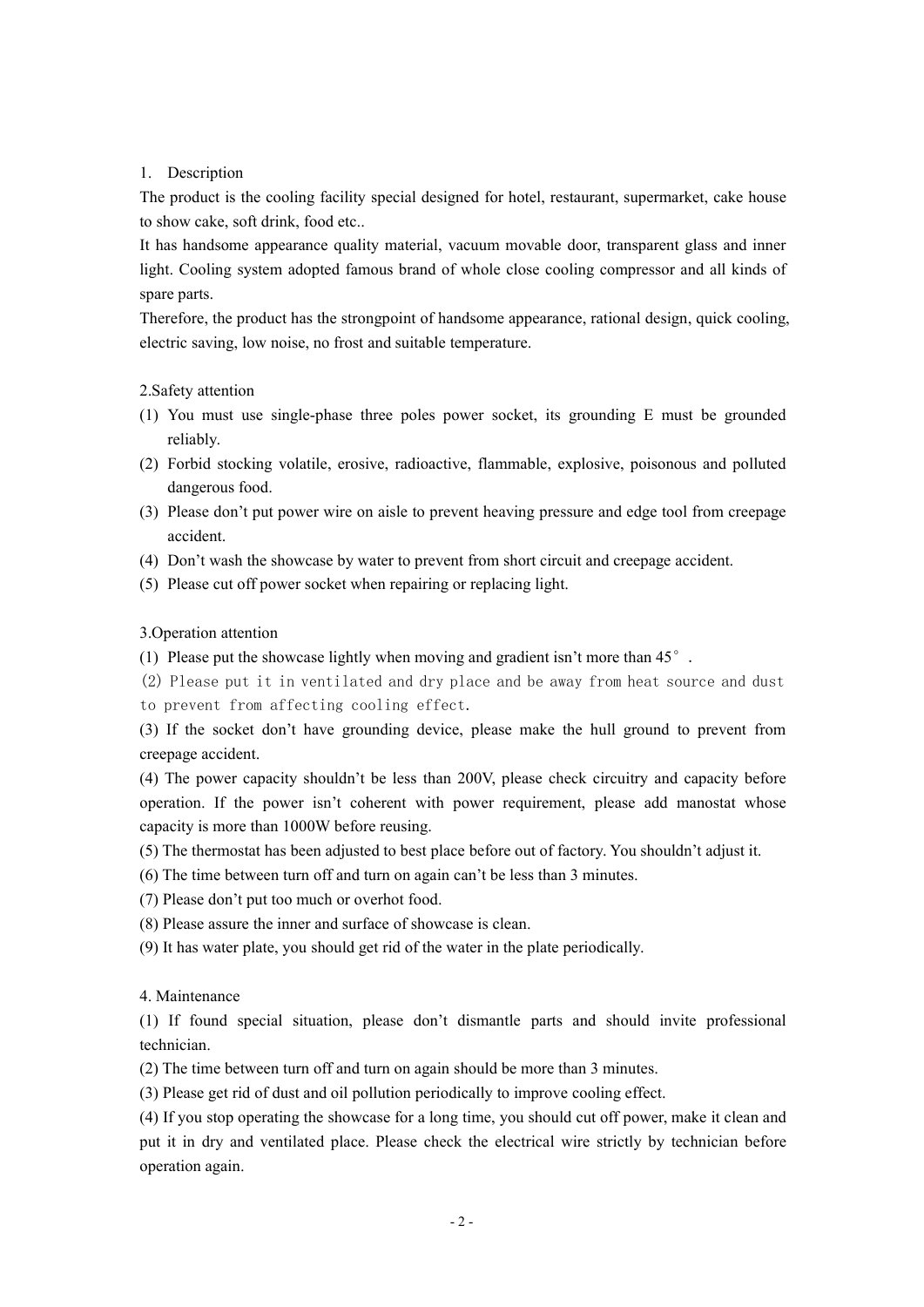## 5. Familiar trouble and salvation

| Phenomena                | Possible reason                     |                            |             | Check content           | Solvation       |
|--------------------------|-------------------------------------|----------------------------|-------------|-------------------------|-----------------|
|                          | Power has no electric<br>Compressor |                            |             | Check by                | Connect         |
|                          | doesn't work                        |                            |             | multimeter              | power           |
|                          |                                     | Socket is loose            |             | examine                 | Tight socket    |
|                          |                                     | Thermostat foot is loose   |             | Check by                | Jointing<br>or  |
| Indicator                |                                     |                            |             | multimeter              | tighten it      |
| doesn't                  |                                     | Relay foot is loose        |             | Check                   | Tighten it      |
| work                     |                                     |                            |             | dismantled              |                 |
|                          |                                     |                            |             | cover                   |                 |
|                          | Compressor<br>is                    | Indicator doesn't work     |             | Dismantle               | Replace         |
|                          | working                             |                            |             | indicator               | indicator       |
|                          |                                     | Indicator foot is loose    |             | examine<br>Tighten foot |                 |
| Compressor<br>is working |                                     | Evaporator                 | Cooling fan | Check<br>by             | Replace fan     |
|                          |                                     | wing<br>is                 | doesn't     | multimeter              |                 |
|                          |                                     | blocked<br>by              | work        |                         |                 |
|                          |                                     | ice                        | Temperature | examine                 | adjust          |
|                          |                                     |                            | is too low  |                         |                 |
|                          |                                     | Opening door too often     |             |                         | Opening door    |
|                          |                                     |                            |             |                         | few<br>as<br>as |
|                          | Inner                               |                            |             |                         | possible        |
|                          | temperature is                      | Stock is too large         |             |                         | Take<br>out     |
|                          | too high                            |                            |             |                         | some food       |
|                          |                                     | Environment temperature is |             | Test<br>by              | Improve         |
|                          |                                     | too high                   |             | temperature             | environment     |
|                          |                                     |                            |             | meter                   | temperature     |
|                          |                                     | Cooling<br>fan             | Cooling fan | Check<br>by             | Replace fan     |
|                          |                                     | doesn't work               | is bad      | temperature             |                 |
|                          |                                     |                            | is<br>Foot  | examine                 | Tighten foot    |
|                          |                                     |                            | loose       |                         |                 |
|                          | Inner                               |                            |             | Check                   | Replace         |
|                          | temperature has                     | Thermostat is bad          |             | thermostat              | thermostat      |
|                          | been achieved                       |                            |             |                         |                 |
| High noise               | Showcase isn't put flat             |                            |             | examine                 | Make flat       |
|                          | Fan/compressor foot is loose        |                            |             | examine                 | Tighten screw   |

6. Guarantee

We are responsible for maintenance for 1 year in the case of operation according to the user's manual. If the spare parts is bad caused by our bad quality, we are responsible for replace and repairing (expect glass)

You should pay rational fee after repairing the trouble caused by reasons as follows:

(1)The trouble caused by disobeying requirements on user's manual.

(2)The trouble caused by using spare parts by yourself.

(3)The trouble caused by bad capacity fluctuate value or other natural factor.